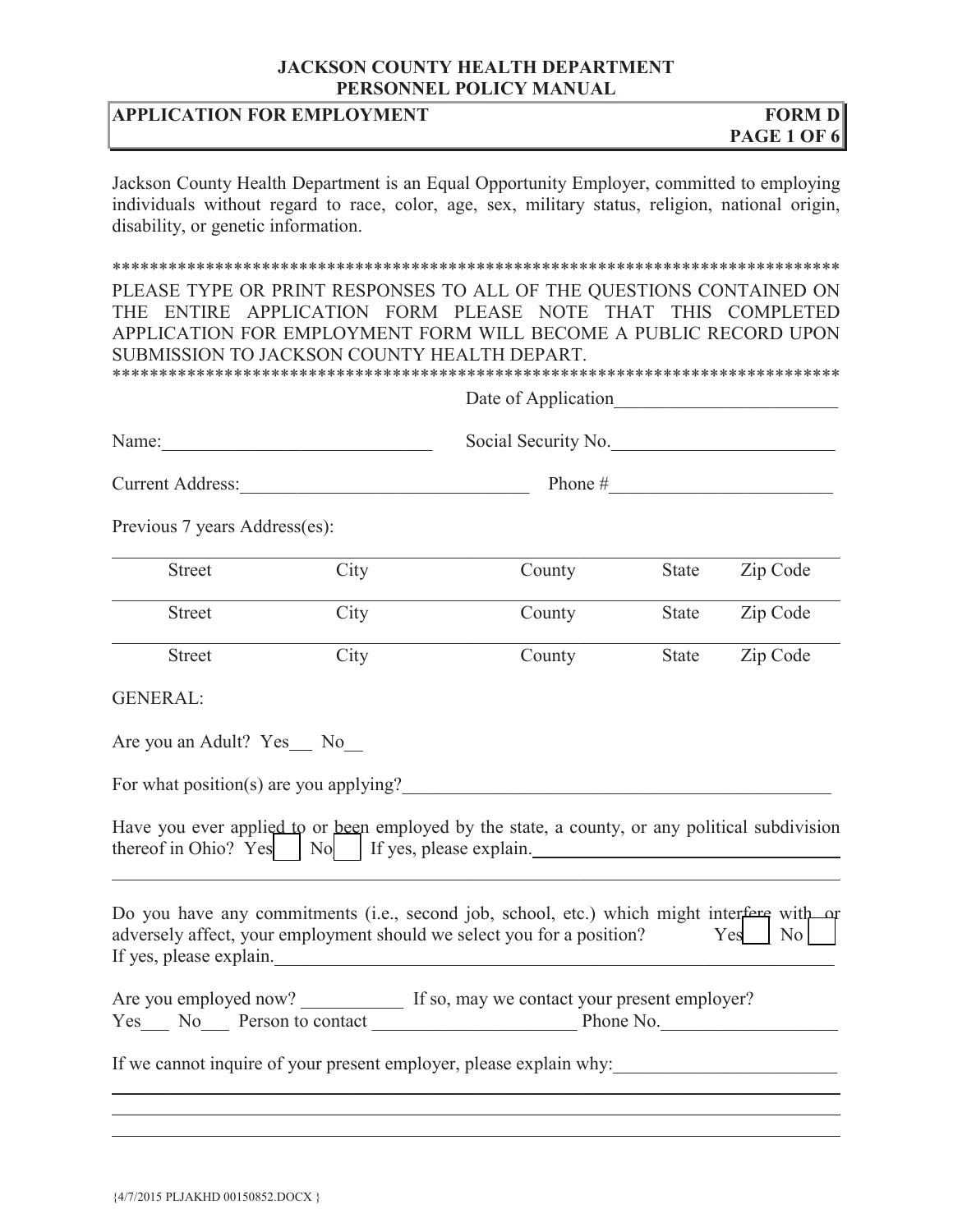**APPLICATION FOR EMPLOYMENT FORM D** 

|                                 |                                                                                                                                                                                                                                                                  |                             |          | <b>PAGE 2 OF 6</b>                                            |
|---------------------------------|------------------------------------------------------------------------------------------------------------------------------------------------------------------------------------------------------------------------------------------------------------------|-----------------------------|----------|---------------------------------------------------------------|
|                                 |                                                                                                                                                                                                                                                                  |                             |          |                                                               |
|                                 | Are you on layoff and subject to recall? Yes                                                                                                                                                                                                                     | $\overline{\phantom{a}}$ No |          |                                                               |
| Yes <sup> </sup>                | If employed, does your employment require you to continue working for your current employer,<br>or restrict your activities after leaving your current employment, for any period of time?<br>No If yes, until what date?                                        |                             |          |                                                               |
| federal law upon employment.)   | Are you prevented from becoming lawfully employed in this Country because of VISA or<br>Immigration Status? Yes   No   (Proof of citizenship or immigration status is required by                                                                                |                             |          |                                                               |
| Number<br>N <sub>o</sub><br>Yes | Do you possess a valid Driver + License? Yes   No   State of Issuance                                                                                                                                                                                            |                             |          | If no, can you obtain a Driver s License prior to employment? |
| employment? Yes                 | Are you a resident of Ohio? Yes $\vert$ No $\vert$ If not, are you willing to become a resident upon<br>N <sub>o</sub>                                                                                                                                           |                             |          |                                                               |
|                                 |                                                                                                                                                                                                                                                                  |                             |          |                                                               |
|                                 | Have you been convicted of a felony? Yes $\vert$ $\vert$ No $\vert$ If yes, describe                                                                                                                                                                             |                             |          |                                                               |
| taken into account.)            | (A conviction record will not necessarily be a bar to your employment. Factors such as the age<br>and type of offense, the seriousness and nature of the violation, and your rehabilitation will be                                                              |                             |          |                                                               |
| Date you can start              |                                                                                                                                                                                                                                                                  | Salary desired              |          |                                                               |
|                                 | PLOYMENT HISTORY AND WORK EX<br>IN THIS SECTION, LIST ALL EMPLOYMENT HISTORY AND WORK EXPERIENCE IN<br>DATE ORDER. BEGIN WITH YOUR CURRENT EMPLOYER. FAILURE TO INCLUDE<br>ALL EMPLOYMENT MAY BE GROUNDS FOR DISQUALIFICATION.<br>ADDITIONAL PAPER IF NECESSARY. |                             |          | <b>USE</b>                                                    |
|                                 |                                                                                                                                                                                                                                                                  |                             |          |                                                               |
| Date<br>Month & Year            | Name & Address<br>of Employer                                                                                                                                                                                                                                    | Wage or<br><b>Salary</b>    | Position | Reason for<br>Leaving                                         |
| From________                    |                                                                                                                                                                                                                                                                  |                             |          |                                                               |
| From_______                     |                                                                                                                                                                                                                                                                  |                             |          |                                                               |
|                                 |                                                                                                                                                                                                                                                                  |                             |          |                                                               |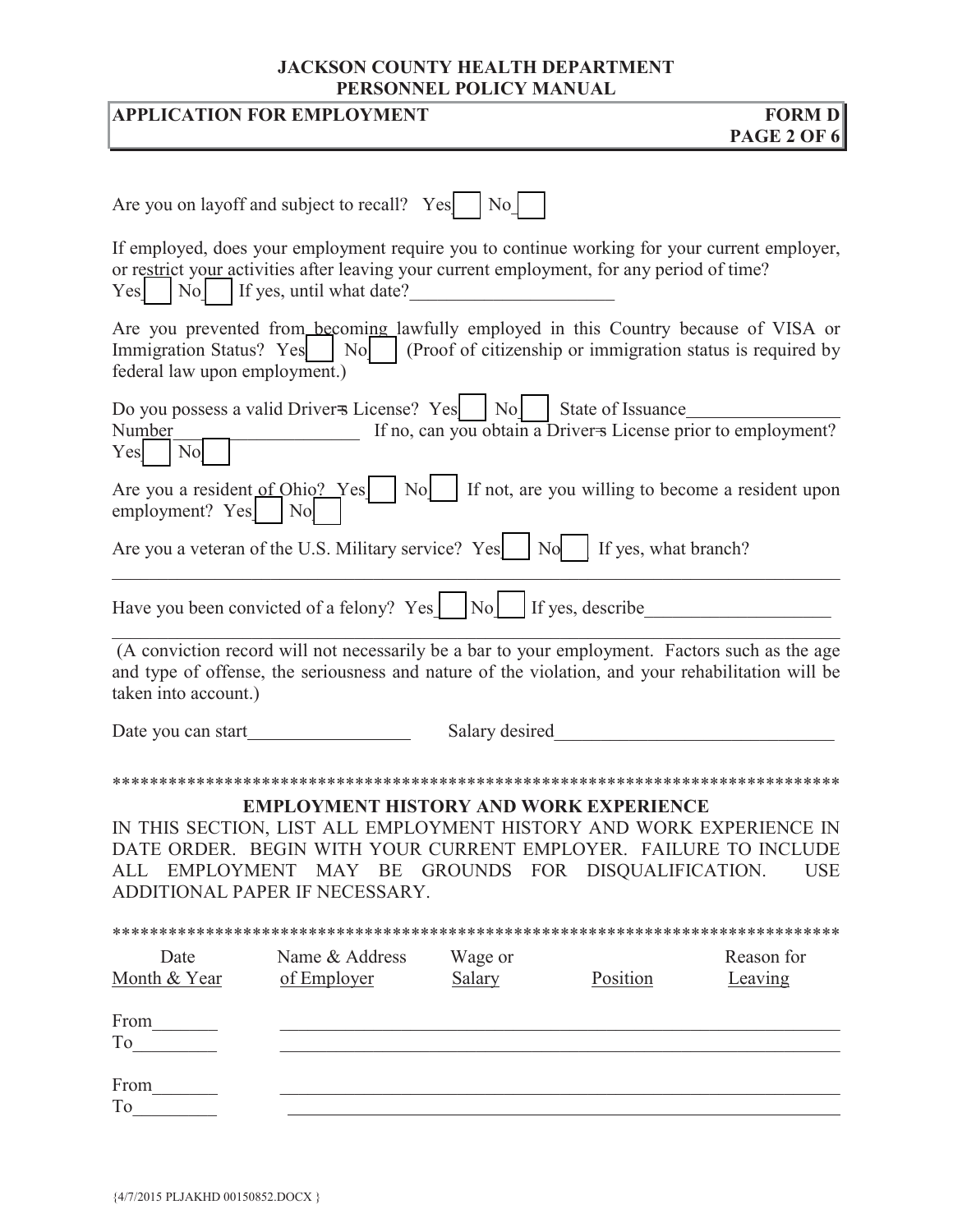|                                           | <b>APPLICATION FOR EMPLOYMENT</b>                                                                                                                                                                                                                                                                                      |                               | <b>FORM D</b><br><b>PAGE 3 OF 6</b>                                                                                                                                                                                                                                               |
|-------------------------------------------|------------------------------------------------------------------------------------------------------------------------------------------------------------------------------------------------------------------------------------------------------------------------------------------------------------------------|-------------------------------|-----------------------------------------------------------------------------------------------------------------------------------------------------------------------------------------------------------------------------------------------------------------------------------|
|                                           |                                                                                                                                                                                                                                                                                                                        |                               |                                                                                                                                                                                                                                                                                   |
|                                           |                                                                                                                                                                                                                                                                                                                        |                               |                                                                                                                                                                                                                                                                                   |
| From_________                             |                                                                                                                                                                                                                                                                                                                        |                               |                                                                                                                                                                                                                                                                                   |
|                                           |                                                                                                                                                                                                                                                                                                                        |                               |                                                                                                                                                                                                                                                                                   |
|                                           |                                                                                                                                                                                                                                                                                                                        |                               |                                                                                                                                                                                                                                                                                   |
| NECESSARY.                                |                                                                                                                                                                                                                                                                                                                        | <b>EDUCATION AND TRAINING</b> | THIS SECTION IS INTENDED TO GIVE THE EMPLOYER INFORMATION ABOUT THE<br>EDUCATION AND TRAINING THAT THE APPLICANT HAS COMPLETED, AND TO<br>DEMONSTRATE THE SKILLS, KNOWLEDGE, AND ABILITIES OF THE APPLICANT TO<br>PERFORM THE JOB DUTIES OF THE POSITION. USE ADDITIONAL PAPER IF |
|                                           | Name &                                                                                                                                                                                                                                                                                                                 | Did You                       | Subjects                                                                                                                                                                                                                                                                          |
| School                                    | Location                                                                                                                                                                                                                                                                                                               | Graduate?                     | Studied                                                                                                                                                                                                                                                                           |
|                                           | High School and the state of the state of the state of the state of the state of the state of the state of the                                                                                                                                                                                                         |                               |                                                                                                                                                                                                                                                                                   |
| Trade, Business,<br>or Technical          |                                                                                                                                                                                                                                                                                                                        |                               |                                                                                                                                                                                                                                                                                   |
| Other Special<br><b>Study or Research</b> |                                                                                                                                                                                                                                                                                                                        |                               |                                                                                                                                                                                                                                                                                   |
| <b>REFERENCES:</b>                        | Give the names of three persons not related to you whom you have known<br>at least one $(1)$ year.                                                                                                                                                                                                                     |                               |                                                                                                                                                                                                                                                                                   |
| Name                                      | Address &<br>Phone No.                                                                                                                                                                                                                                                                                                 |                               | Occupation &<br>Years Acquainted                                                                                                                                                                                                                                                  |
|                                           | $1.$ $\overline{\phantom{a}}$                                                                                                                                                                                                                                                                                          |                               |                                                                                                                                                                                                                                                                                   |
|                                           |                                                                                                                                                                                                                                                                                                                        |                               |                                                                                                                                                                                                                                                                                   |
|                                           | 2. $\frac{1}{2}$ $\frac{1}{2}$ $\frac{1}{2}$ $\frac{1}{2}$ $\frac{1}{2}$ $\frac{1}{2}$ $\frac{1}{2}$ $\frac{1}{2}$ $\frac{1}{2}$ $\frac{1}{2}$ $\frac{1}{2}$ $\frac{1}{2}$ $\frac{1}{2}$ $\frac{1}{2}$ $\frac{1}{2}$ $\frac{1}{2}$ $\frac{1}{2}$ $\frac{1}{2}$ $\frac{1}{2}$ $\frac{1}{2}$ $\frac{1}{2}$ $\frac{1}{2}$ |                               |                                                                                                                                                                                                                                                                                   |
| 3.                                        |                                                                                                                                                                                                                                                                                                                        |                               |                                                                                                                                                                                                                                                                                   |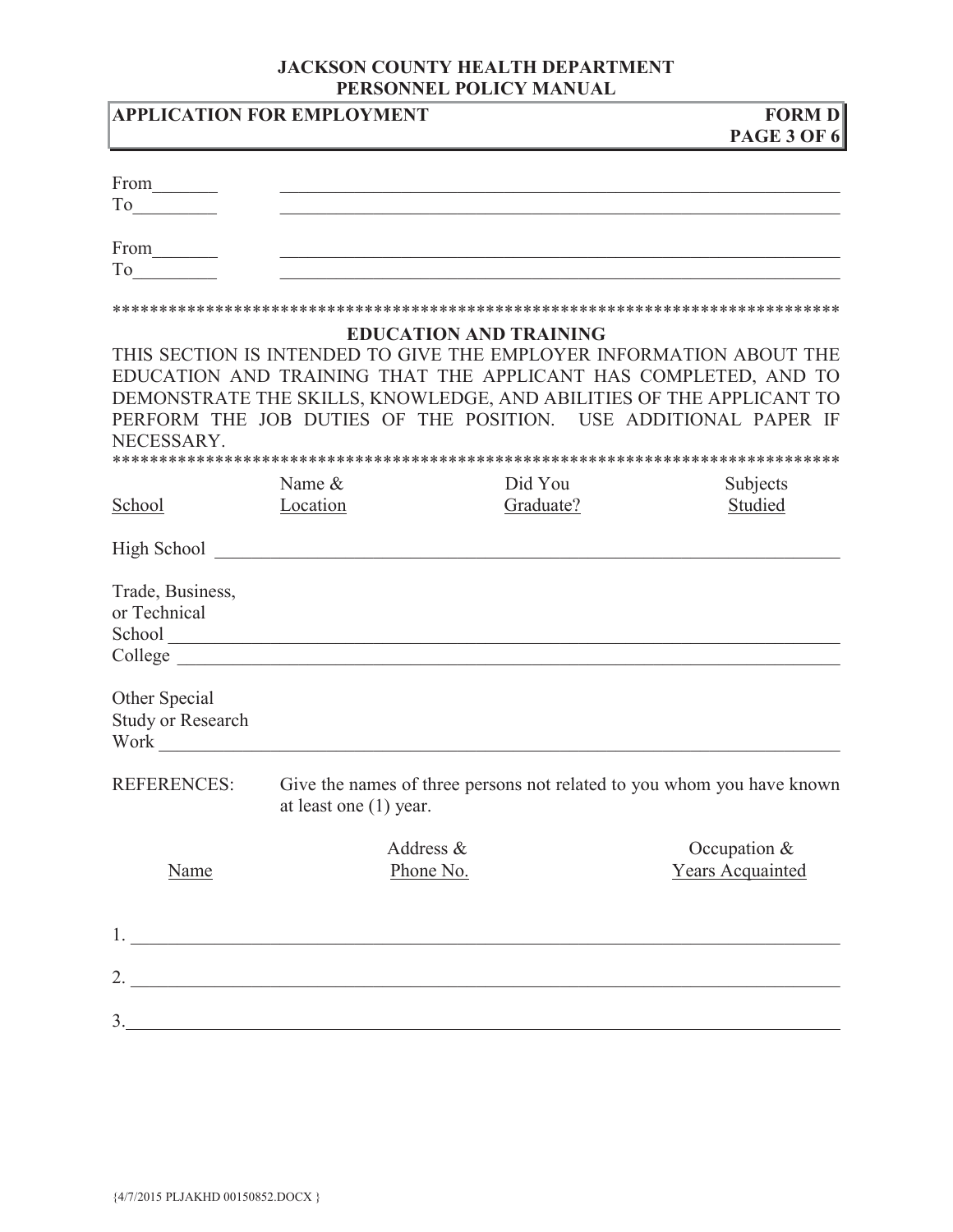## **APPLICATION FOR EMPLOYMENT FORM D**

### \*\*\*\*\*\*\*\*\*\*\*\*\*\*\*\*\*\*\*\*\*\*\*\*\*\*\*\*\*\*\*\*\*\*\*\*\*\*\*\*\*\*\*\*\*\*\*\*\*\*\*\*\*\*\*\*\*\*\*\*\*\*\*\*\*\*\*\*\*\*\*\*\*\*\*\*\*\*

PLEASE USE THE FOLLOWING SPACE TO PROVIDE ANY FURTHER INFORMATION ON TRAINING, EDUCATION, CERTIFICATIONS, SKILLS, ABILITIES, HOBBIES, VOLUNTEER WORK, ETC., THAT YOU POSSESS OR HAVE EXPERIENCED THAT MAY BE HELPFUL IN THE EVALUATION OF YOUR APPLICATION. \*\*\*\*\*\*\*\*\*\*\*\*\*\*\*\*\*\*\*\*\*\*\*\*\*\*\*\*\*\*\*\*\*\*\*\*\*\*\*\*\*\*\*\*\*\*\*\*\*\*\*\*\*\*\*\*\*\*\*\*\*\*\*\*\*\*\*\*\*\*\*\*\*\*\*\*\*\*

\*\*\*\*\*\*\*\*\*\*\*\*\*\*\*\*\*\*\*\*\*\*\*\*\*\*\*\*\*\*\*\*\*\*\*\*\*\*\*\*\*\*\*\*\*\*\*\*\*\*\*\*\*\*\*\*\*\*\*\*\*\*\*\*\*\*\*\*\*\*\*\*\*\*\*\*\*\*

 $\mathcal{L}_\mathcal{L} = \mathcal{L}_\mathcal{L} = \mathcal{L}_\mathcal{L} = \mathcal{L}_\mathcal{L} = \mathcal{L}_\mathcal{L} = \mathcal{L}_\mathcal{L} = \mathcal{L}_\mathcal{L} = \mathcal{L}_\mathcal{L} = \mathcal{L}_\mathcal{L} = \mathcal{L}_\mathcal{L} = \mathcal{L}_\mathcal{L} = \mathcal{L}_\mathcal{L} = \mathcal{L}_\mathcal{L} = \mathcal{L}_\mathcal{L} = \mathcal{L}_\mathcal{L} = \mathcal{L}_\mathcal{L} = \mathcal{L}_\mathcal{L}$ 

PLEASE READ EACH OF THE FOLLOWING PARAGRAPHS CAREFULLY. INDICATE YOUR UNDERSTANDING OF, AND CONSENT TO, THE CONTENTS AND CONDITIONS OF EACH PARAGRAPH BY PLACING YOUR INITIALS AT THE END OF EACH PARAGRAPH. IF YOU HAVE ANY QUESTIONS REGARDING THESE PARAGRAPHS, CONTACT THE EMPLOYER BEFORE INITIALING THE PARAGRAPH.

### \*\*\*\*\*\*\*\*\*\*\*\*\*\*\*\*\*\*\*\*\*\*\*\*\*\*\*\*\*\*\*\*\*\*\*\*\*\*\*\*\*\*\*\*\*\*\*\*\*\*\*\*\*\*\*\*\*\*\*\*\*\*\*\*\*\*\*\*\*\*\*\*\*\*\*\*\*\* **APPLICANT**=**S CERTIFICATION AND AGREEMENT Please Read This Statement Carefully**

1. I understand that no representative of Jackson County Health Department, other than the Appointing Authority, has any authority to enter into any agreement or to make any agreement with me contrary to the foregoing, except that the Appointing Authority of Jackson County Health Department may do so in writing under specific limited circumstances.

Initials: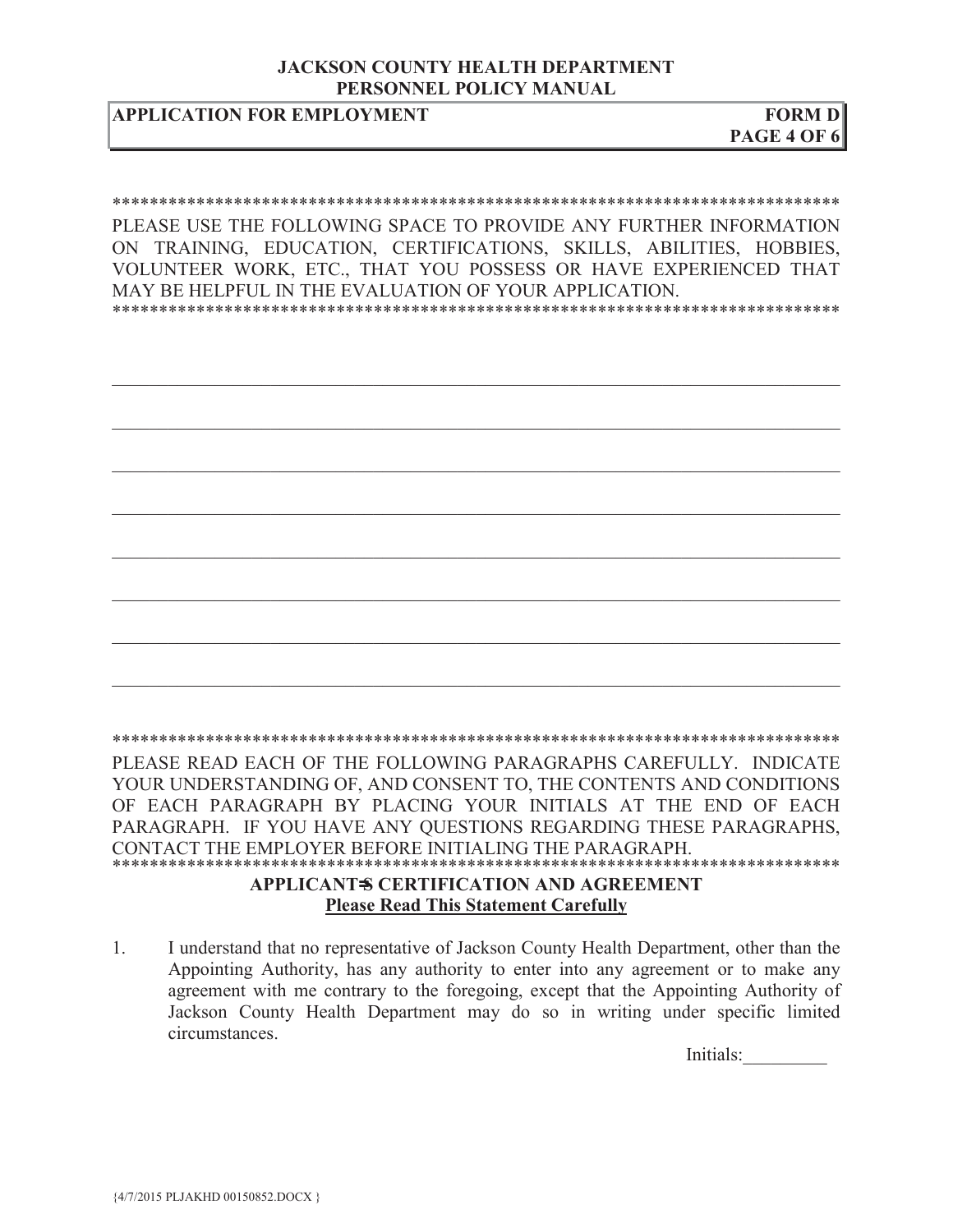# **APPLICATION FOR EMPLOYMENT** FORM D

2. I understand and accept that, if I am selected for employment, my initial and continued employment may be conditioned upon my passing any medical examination that the employer deems necessary to determine whether I can physically perform the essential functions of the position, with reasonable accommodation when necessary. I understand and accept that this may include drug, alcohol, or substance abuse testing.

Initials:

- 3. If employed, I understand and accept that, depending on the department in which I am applying for employment, I may be required to work evening or night shifts including weekends, be on call, and/or work mandatory overtime hours. I also understand and accept that I am required to abide by all rules and regulations of the Jackson County Health Department. Initials:
- 4. I understand and accept that if any information required in this application is found to be falsified or intentionally excluded, my application may be disqualified from further consideration. I further understand and accept that if I am employed by the employer, I may be subject to disciplinary action, including termination, if any information required by this application has been falsified or intentionally excluded. Initials:
- 5. I understand and accept that the employer requires a high degree of integrity and confidentiality of its employees. I also understand and accept that the various law enforcement and informational agencies that exchange information and data with the employer require that the employer's employees do not have a past record of unlawful activities. Therefore, I understand and accept that, depending on the department in which I am applying for employment, it may be necessary for the employer to investigate my background for any criminal or unlawful activity. Initials:
- 6. I hereby authorize the employers, schools, and personal references named in this application to provide information regarding me to the employer. I further authorize the release of personnel, academic, and other records to the employer. Initials:

\*\*\*\*\*\*\*\*\*\*\*\*\*\*\*\*\*\*\*\*\*\*\*\*\*\*\*\*\*\*\*\*\*\*\*\*\*\*\*\*\*\*\*\*\*\*\*\*\*\*\*\*\*\*\*\*\*\*\*\*\*\*\*\*\*\*\*\*\*\*\*\*\*\*\*\*\*\* **I solemnly swear that all of the information furnished in this employment application is true, accurate, and complete to the best of my knowledge. I authorize investigation of all statements contained in this application. I understand that any misrepresentation or falsification of the information provided may lead to withdrawal of an employment offer or termination following employment. I recognize that my future employment with the employer will be jeopardized if I engage in substance abuse, illegal drug use, or alcohol abuse.**

**Read carefully before signing: I agree that any claim of lawsuit relating to my service with the Jackson County Health Department must be filed no more than six (6) months after the date of the employment action that is the subject of the claim or lawsuit. I waive any statute of limitations to the contrary.**